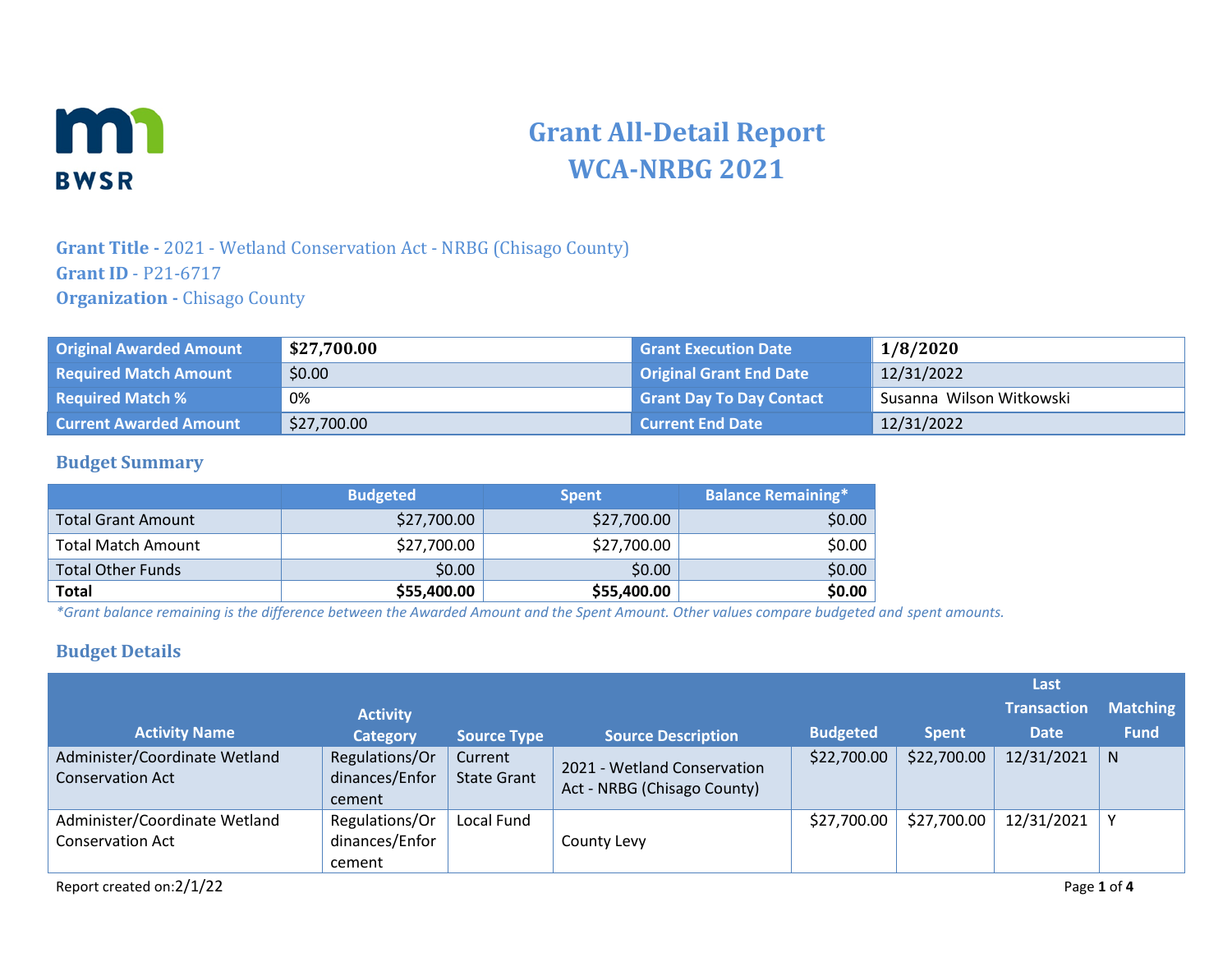|                                |                 |                    |                             |                 |              | Last               |                 |
|--------------------------------|-----------------|--------------------|-----------------------------|-----------------|--------------|--------------------|-----------------|
|                                | <b>Activity</b> |                    |                             |                 |              | <b>Transaction</b> | <b>Matching</b> |
| <b>Activity Name</b>           | Category        | <b>Source Type</b> | <b>Source Description</b>   | <b>Budgeted</b> | <b>Spent</b> | <b>Date</b>        | <b>Fund</b>     |
| Transfer Funds to Chisago SWCD | Agricultural    | Current            | 2021 - Wetland Conservation | \$5,000.00      | \$5,000.00   | $12/31/2021$ N     |                 |
|                                | Practices       | <b>State Grant</b> | Act - NRBG (Chisago County) |                 |              |                    |                 |

# **Activity Details Summary**

| <b>Activity Details</b>             | <b>Total Action Count</b> | <b>Total Activity Mapped</b> |                  | <b>Proposed Size / Unit</b> | <b>Actual Size / Unit</b> |
|-------------------------------------|---------------------------|------------------------------|------------------|-----------------------------|---------------------------|
|                                     |                           |                              |                  |                             |                           |
| <b>Proposed Activity Indicators</b> |                           |                              |                  |                             |                           |
| <b>Activity Name</b>                | <b>Indicator Name</b>     | Value & Units                | <b>Waterbody</b> | <b>Calculation Tool</b>     | <b>Comments</b>           |
| <b>Final Indicators Summary</b>     |                           |                              |                  |                             |                           |
| <b>Indicator Name</b>               |                           | Total Value                  | <b>Unit</b>      |                             |                           |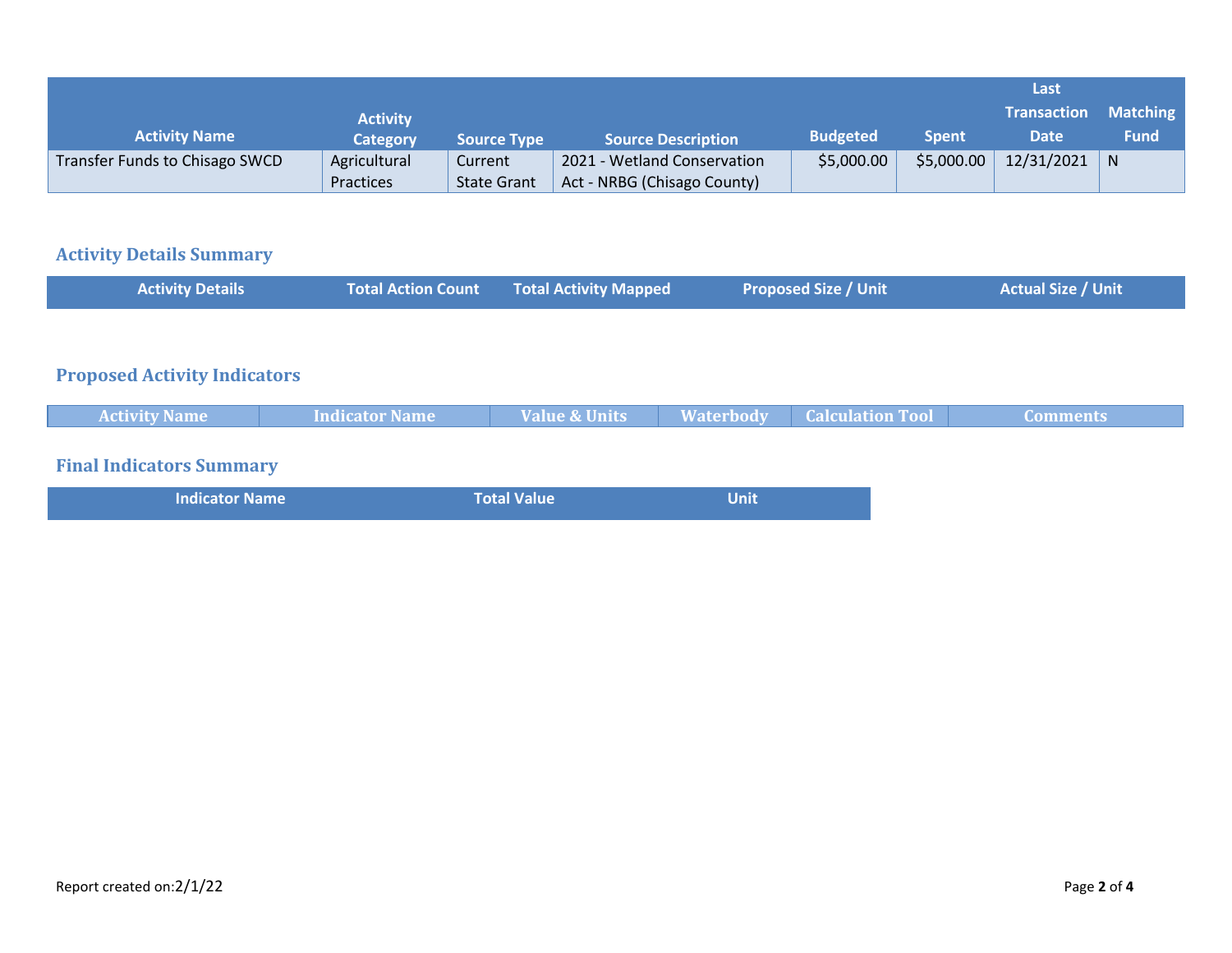## **Grant Activity**

| <b>Grant Activity - Administer/Coordinate Wetland Conservation Act</b> |                                                                                                                                                                                                                                                                                                                                                                                                                                                                                                                                                                                                                                                                                                                                                                                                                                                                                                                                                                                                                                                                                                                                                                                                                                                                                                                                                                                                                                                                                                                                                                                                                                                                                                                                                                                                                                                                                                                                                                                                                                                                                                              |                 |           |  |
|------------------------------------------------------------------------|--------------------------------------------------------------------------------------------------------------------------------------------------------------------------------------------------------------------------------------------------------------------------------------------------------------------------------------------------------------------------------------------------------------------------------------------------------------------------------------------------------------------------------------------------------------------------------------------------------------------------------------------------------------------------------------------------------------------------------------------------------------------------------------------------------------------------------------------------------------------------------------------------------------------------------------------------------------------------------------------------------------------------------------------------------------------------------------------------------------------------------------------------------------------------------------------------------------------------------------------------------------------------------------------------------------------------------------------------------------------------------------------------------------------------------------------------------------------------------------------------------------------------------------------------------------------------------------------------------------------------------------------------------------------------------------------------------------------------------------------------------------------------------------------------------------------------------------------------------------------------------------------------------------------------------------------------------------------------------------------------------------------------------------------------------------------------------------------------------------|-----------------|-----------|--|
| <b>Description</b>                                                     | Minnesota Wetland Conservation Act administrative duties.                                                                                                                                                                                                                                                                                                                                                                                                                                                                                                                                                                                                                                                                                                                                                                                                                                                                                                                                                                                                                                                                                                                                                                                                                                                                                                                                                                                                                                                                                                                                                                                                                                                                                                                                                                                                                                                                                                                                                                                                                                                    |                 |           |  |
| <b>Category</b>                                                        | REGULATIONS/ORDINANCES/ENFORCEMENT                                                                                                                                                                                                                                                                                                                                                                                                                                                                                                                                                                                                                                                                                                                                                                                                                                                                                                                                                                                                                                                                                                                                                                                                                                                                                                                                                                                                                                                                                                                                                                                                                                                                                                                                                                                                                                                                                                                                                                                                                                                                           |                 |           |  |
| <b>Start Date</b>                                                      | $1$ -Jan- $21$                                                                                                                                                                                                                                                                                                                                                                                                                                                                                                                                                                                                                                                                                                                                                                                                                                                                                                                                                                                                                                                                                                                                                                                                                                                                                                                                                                                                                                                                                                                                                                                                                                                                                                                                                                                                                                                                                                                                                                                                                                                                                               | <b>End Date</b> | 31-Dec-21 |  |
| <b>Has Rates and Hours?</b>                                            | No                                                                                                                                                                                                                                                                                                                                                                                                                                                                                                                                                                                                                                                                                                                                                                                                                                                                                                                                                                                                                                                                                                                                                                                                                                                                                                                                                                                                                                                                                                                                                                                                                                                                                                                                                                                                                                                                                                                                                                                                                                                                                                           |                 |           |  |
| <b>Actual Results</b>                                                  | 2021 saw a further increase to Wetland Conservation Act (WCA) applications, particularly in the arena of wetland delineation<br>reviews. The Wetland Specialist saw to 12 alleged wetland violations, five actual violations and resolved one restoration<br>orders in 2021. The wetland specialist evaluated several pond applications which all required site visits and subsequent<br>wetland permits. The wetland specialist issues and monitors the shoreland grade and fill permits, in 2020 there were 11<br>applications of which three were denied. The position is also responsible for commenting on the DNR public water permits if<br>necessary, of which there was were several related grade and fill permits.<br>The wetland specialist serves as the County Agricultural, Weed and Ditch Inspector. The Chisago SWCD pursued a cooperative<br>weed management grant in an endeavor to control invasive Wild Parsnip.<br>As a result of the new buffer requirements, 2021 also saw a busy ditch inspection year. The wetland specialist continues to<br>oversee the maintenance of County public and private ditch and drainage system for functionality and adherence to the<br>drainage code and the WCA drainage standards.<br>The County received several more solar garden and subdivision applications all of which required wetland delineation<br>reports. The wetland specialist is responsible for verifying and approving each one of these delineation reports. 2021 also<br>saw development and housing starts increase to numbers typical of the pre-recession years. There were 143 new housing<br>starts in the County in 2021 and delineation concurrence has increased in that arena as well.<br>The Wetland Specialist continued to work with the Chisago Lakes Lake Improvement District, Comfort Lake Watershed<br>District, county attorney and DNR to facilitate the necessary permitting to maintain drainage and pursue water quality<br>projects within the system. This effort included a weed management grant to control Invasive Phragmites (European strain). |                 |           |  |